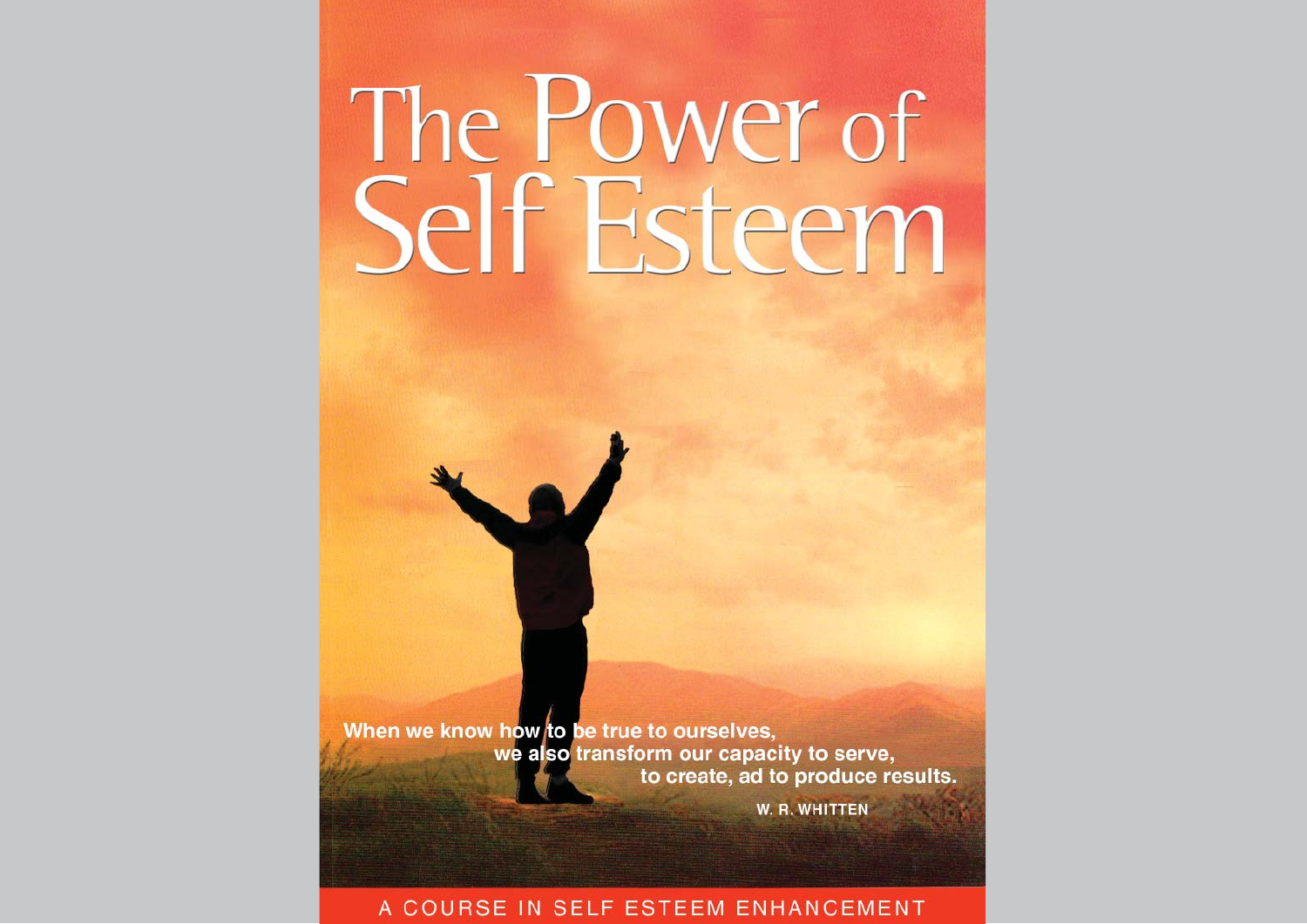## The Power ofSelf Esteem

**The power of self-esteem is the dynamic energy of a person who is standing in their true authority, connected with the creative power that is at the heart of our being.**

**This is the place of authenticity, spontaneity, courage, nerve and grit. This is the 'right stuff' and also the source of our tenderness and compassion. From here springs all our joy in life, as well as the determination to persevere, to partner and to create the life we most want to live.**

**These are not the qualities of mythic heroes or movie stars, but qualities of character, and the connection they are built on can be made or lost, deepened or enhanced at any time, once we understand what fosters it and what gets in its way.**

"What lies behind us andwhat lies before us aresmall matters compared with what lies within us." **R A L P H W A L D O E M E R S O N**

#### Self-awareness

Self-esteem is our idea of our own basic worth, and it has its roots in our childhood. Early on, our sense of value is associated with the positive regard of others, or linked with our achievements. We may accomplish much in later life, yet feel dissatisfied because our self-esteem still depends on our next success or failure. It is as if we 'missed something' – life seems like a treadmill, lacking in real excitement or purpose. *The Power of Self Esteem* shows you how to identify this deeply-rooted system of beliefs, and develop a new kind of awareness of who, and what, you really are.

### Self-expression

*The Power of Self Esteem* will transform the way you express yourself in the world. Instead of struggling to deal with unconscious demands about the way you ought to be, you become free to be as you are. And, as you learn to distinguish true self-esteem from the endless cycle of reward and punishment to which it has become attached, you will connect more deeply with what you really want for yourself and your life, and start to express yourself with a new kind of passion and power.